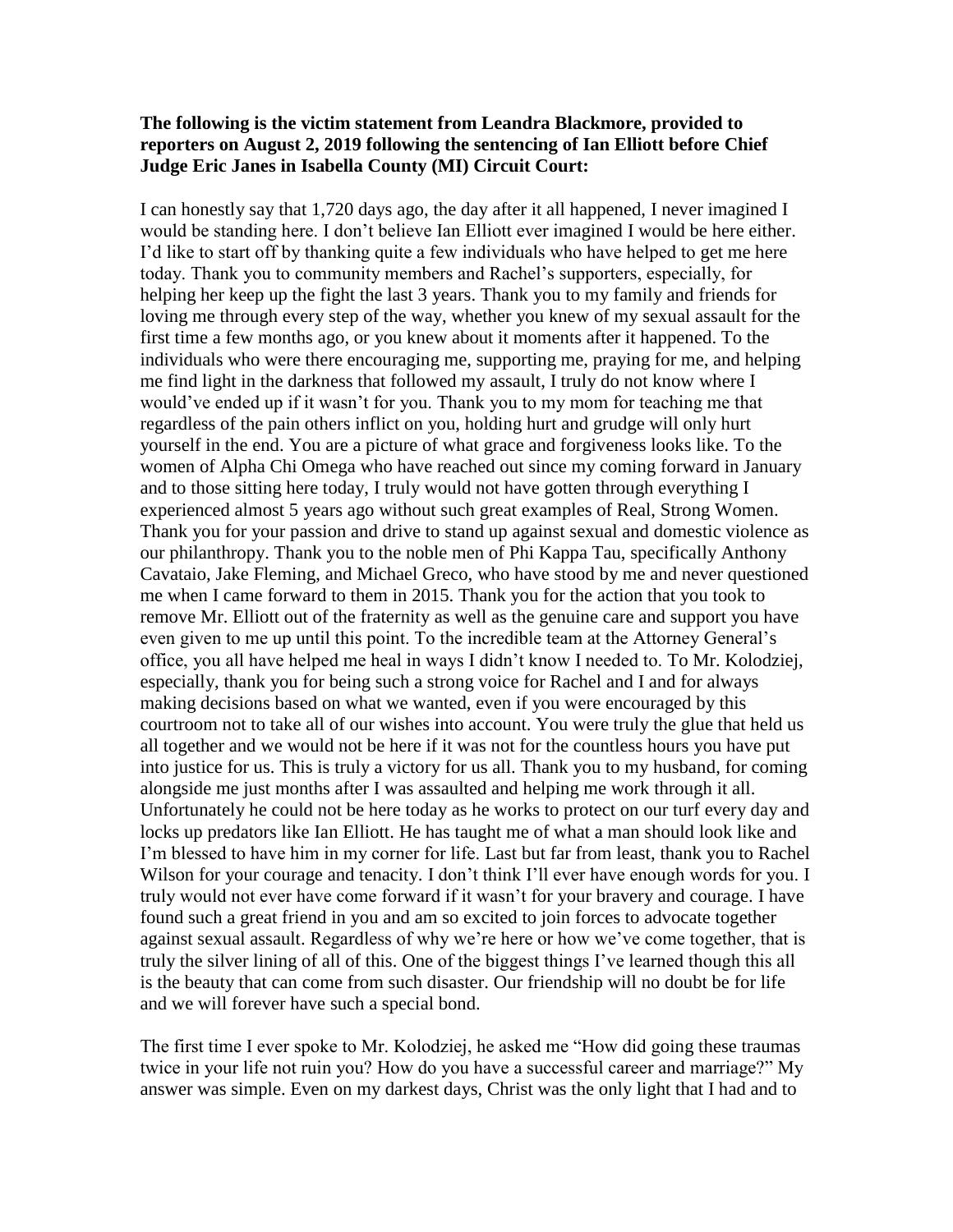anyone in this courtroom that is going through hell and thinks that you may never find light, putting your faith and trust in Jesus Christ is the only thing that will ever give you true peace. Being up here today is one of the last things I ever wanted to do, but I have the strength to do so because of my God and I hope that my life and this situation can only be used as a testimony to glorify Him.

To Mr. Elliott's friends and family, I do not judge you for standing beside the man you think you know and I hope you never see the man I got the chance to see. To his supporters that have laughed and mocked in this courtroom, the level of immaturity you've shown has spoken to the lack of confidence you all truly had in Ian's defense. To the individuals who I confided in days, weeks, and months after I was sexually assaulted by Ian Elliott that encouraged me not to come forward and helped silence me, you should be ashamed. I trusted you, looked up to you, and was searching for support and I got the exact opposite. To Mr. Barberi, I truly hope that you felt respected in my interactions with you during my cross examination at the 404b hearing. I wish you would've given me a little bit more of that same respect. Do you remember what you were doing 1,720 days ago? What day was it? Do you remember what you ate for dinner? What you were wearing? How about text messages you received? The amount of information that I remember from 1,720 days ago was because of the traumatic, horrific thing that your client put me through. I'd like to see how much you would remember that long ago if something traumatic had happened to you. Small details might slip your mind, but you would no doubt remember and questioning your memory would not be valid. I'm sure it would be just enough information that would stick with you for the rest of your life that you could talk about 4 and a half years later. I truly hope this was just a job for you but regardless of whether or not it was, shame on you for trying to twist my childhood abuse into the horrible thing that Ian Elliott did to me. Shame on you for using my faith as a weapon in your client's defense. I hope that the paycheck is worth it.

For those of you that may not know my background with Ian Elliot, Ian was a friend. I knew Ian years before I started my journey at CMU. We met through the Michigan Association of Student Councils and Honor Societies at a summer camp in 2012. I was in my second year of camp and he was in his third. I remember my impression of Ian and the following that he had. Even though he was more reserved than some of the other leadership students, he had such a calm about him and people wanted to surround themselves with him. Him and other MASC/MAHS role models were a part of the CMU Leader Advancement Scholarship and I became 1 of 40 blessed individuals to become part of the cohort behind him. I had a mentor in the class above me, one of Ian's best friends. I believed Ian had something to do with her choosing me. Some of my beginning college memories included Ian and some of his closest friends. I viewed the three as role models and aspired to be like them. Ian was even considered a mentor. At one time, I truly believed Ian could be a world changer and am disgusted at the potential that he's wasted. Many of you are here today sitting on that side because he still has the power to influence and lead, even if it's not in a positive way. It could not have been more evident in the character references written by his family and friends of just how fooled everybody is. It was clear that not one of them suggested that Ian had not committed these horrible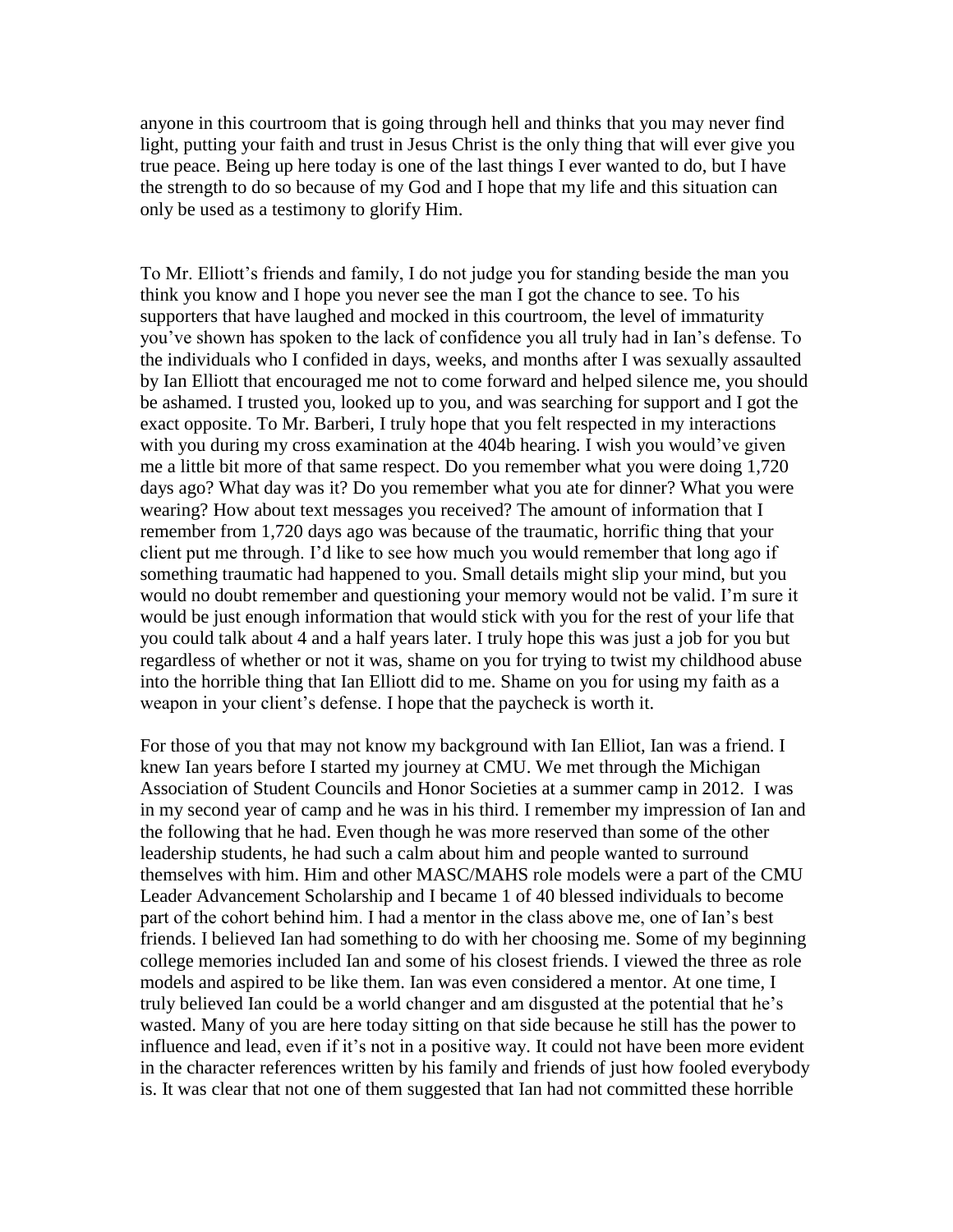crimes. Almost all of them as well acknowledged his severe drug and alcohol addictions. I hate to say it, but I felt so sad reading them because I was reminded of the Ian I once knew and how I viewed him at one time.

The confusion, pain, and horror of November 15<sup>th</sup>, 2014 left me feeling broken and lost. I had difficulty with daily functions in the days following. When I did sleep I often had horrible nightmares, and sometimes still do. I was able to get professional counseling with encouragement from friends. Ian's role in this had so much more to do with just the night of November  $15<sup>th</sup>$ . It was the friendship, his standing, the amount of respect peers and advisors had for him, our mutual friends, and his attempt at manipulating me into thinking that he loved me and had my best interest in mind. A few months after the assault, I received a call from Ian's roommate, stating that he was worried about him and seemed to be suicidal and drunk. Everything in me said not to allow him to make me feel for him any more or to come to his side after the hell he had put me through, but I'm glad I did. That was the only time I've ever seen Ian admit to what he has done. Of course, he tried to blame all of his actions on his mom's death, his friend's death, or alcohol, but I saw something that I didn't expect to see. We both sobbed for what seemed like forever and he said "sorry" over and over and over again and we both knew what he was talking about. I believe that was an admission of guilt and I know I won't get that in this courtroom, but that's something he can't take from me regardless of whether or not he every admits that he's a rapist.

My idea of closure and making peace with all this has changed dramatically over the last few years. Days after the assault, I didn't know if I would be able to stand up to him and tell him what happened and what he forced me to do was not okay, but I did. Weeks after the assault, I didn't know if I would be able to get help and move forward with my life, but I did. Months after the assault, I didn't know if I would be able to completely cut him out of my life and be able to walk away from friendships that sided with him, but I did. I certainly didn't think I would be able to tell his fraternity brothers of the corruptness that existed among them, but I did. He was given a choice to leave the fraternity or step away as a result, and I believe he left knowing that he was guilty of what he was being accused of. When the AG's office contacted me and asked me to come forward in support of Rachel, I didn't think I'd be able to face him and dig up all the pain, but I did. I didn't know how many months or years would be involved with filing charges and if I could handle it, but I did. I didn't think that I would see the day that you would be going to jail and that I would have the chance to address you, but here I am.

Ian, I don't believe we've met. The girl in front of you today is not the girl you knew almost 5 years ago. That girl allowed you to take advantage of, manipulate, and toy with her. That girl genuinely cared about you so much that she allowed you to get away with sexually assaulting her, until now. That girl would've done anything for you and tried to forget about the horror you put her through because she feared losing your friendship and influence. I don't know if I'll ever be able to fully understand how I feel about you. I do feel sorry for the loss that you've experienced. I did really care about you. I didn't want to admit that this is what happened, but it did. I'm angry at you. I'm disappointed in you. I feel that you've wasted the efforts so many people have put in you. But above all, I do